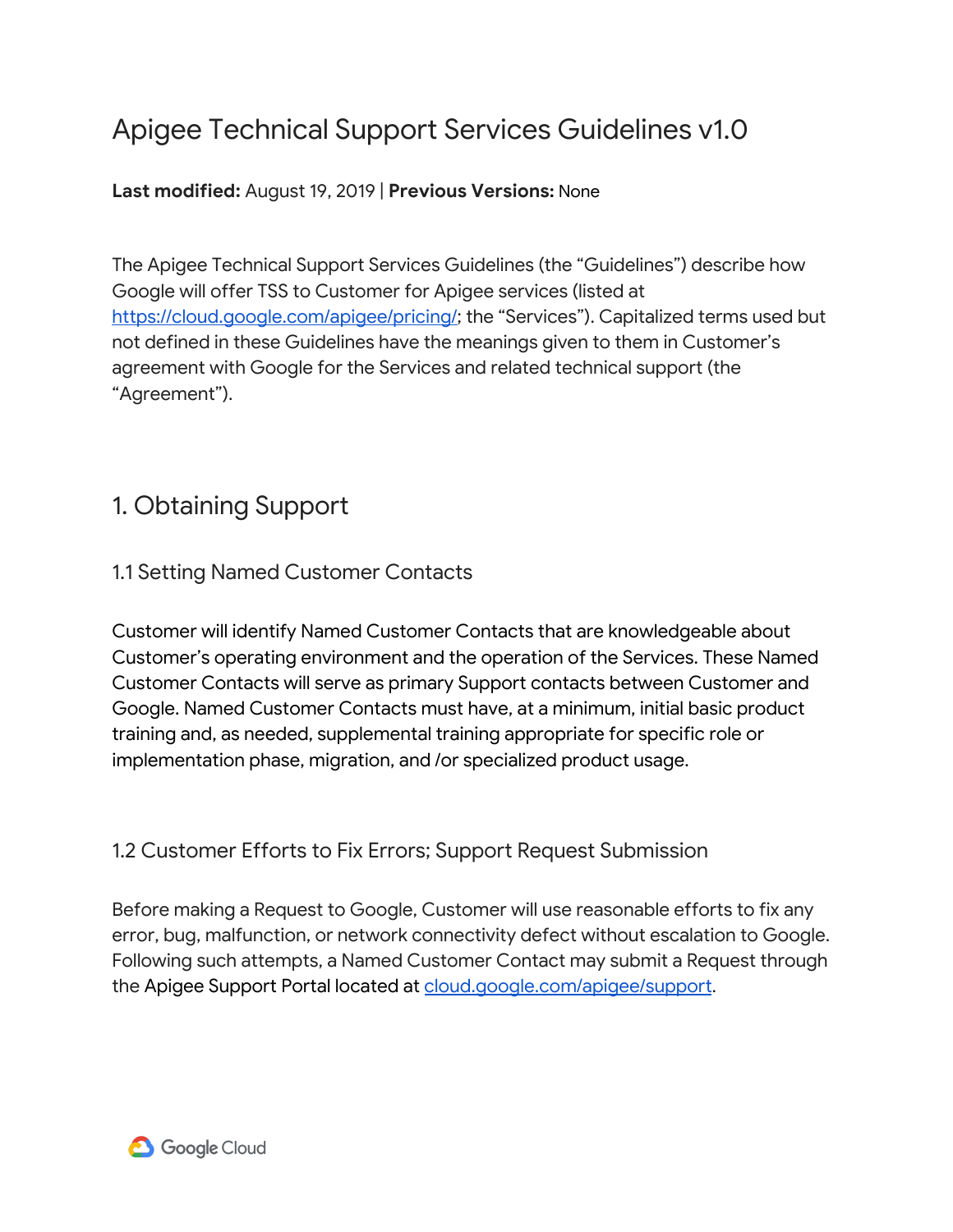### 1.3 Priority Designations

Customer designates P1 - P4 Priority on submission of Requests. Google will review Customer's Priority designation and may change designations that Google believes are incorrect. Google will inform Customer of such change in its response to the support Request. Google's designation is final and binding on Customer.

1.4 Procedures for Acknowledgement and Resolution of Requests

When making a Request, Customer will provide all requested diagnostic information and assist Google Support Personnel as may be required to resolve a Request.

1.5 Request Acknowledgement

Google may respond to a Request by acknowledging receipt of the Request. Customer acknowledges and understands that Google may be unable to provide answers to, or resolve all, Requests.

### 1.6 Feature Requests

If Google deems a Request to be a Feature Request, Google will log the Request for consideration to add to a future update or release of the Services and will consider the matter closed. Google has no obligation to respond to or resolve any Feature Request or to include any Feature Request in any future update or release.

### 1.7 Building Applications

Google has no obligation to write or build any Applications or write code to facilitate Applications.

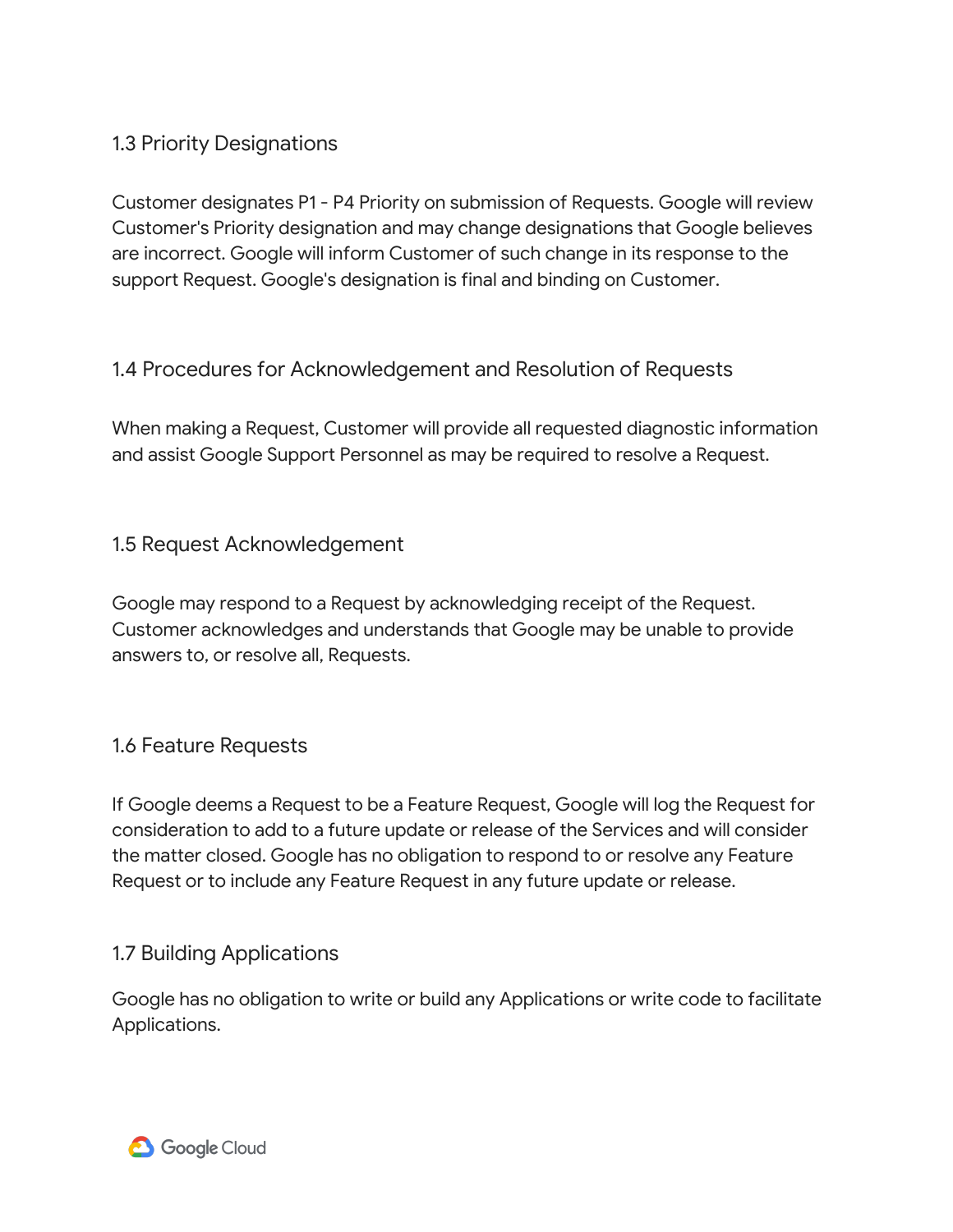### 1.8 Early Access, Alpha, and Beta

Although Google has no obligation to provide TSS for Early Access, Alpha or Beta versions, features, or functionality of the Services, Google will consider Requests at these development stages on a case-by-case basis.

## 2. Accessing Support

### 2.1 Named Contacts

Customer will provide first-level support to Customer End Users; Google will not provide support to Customer End Users. Google will provide second-level support to Customer only through Named Customer Contacts. If Customer wishes to change its Named Customer Contacts, it may do so using by following these *instructions*.

### 2.2 Support Hours and Target Initial Response Times

Google will process Requests during the Hours of Operation, unless otherwise indicated in these Guidelines. Any Requests received outside the Hours of Operation will be logged and processed during the next Business Day. Target initial response times are based on support level entitlement, as described in Section 4 (Production Support) and 5.1 (Business Critical Support).

## 3. General Provisions

### 3.1 Maintenance and Service Notifications

To ensure optimal performance of the Services, Google performs periodic Maintenance. In most cases, Maintenance will have limited or no negative impact on



**3** Google Cloud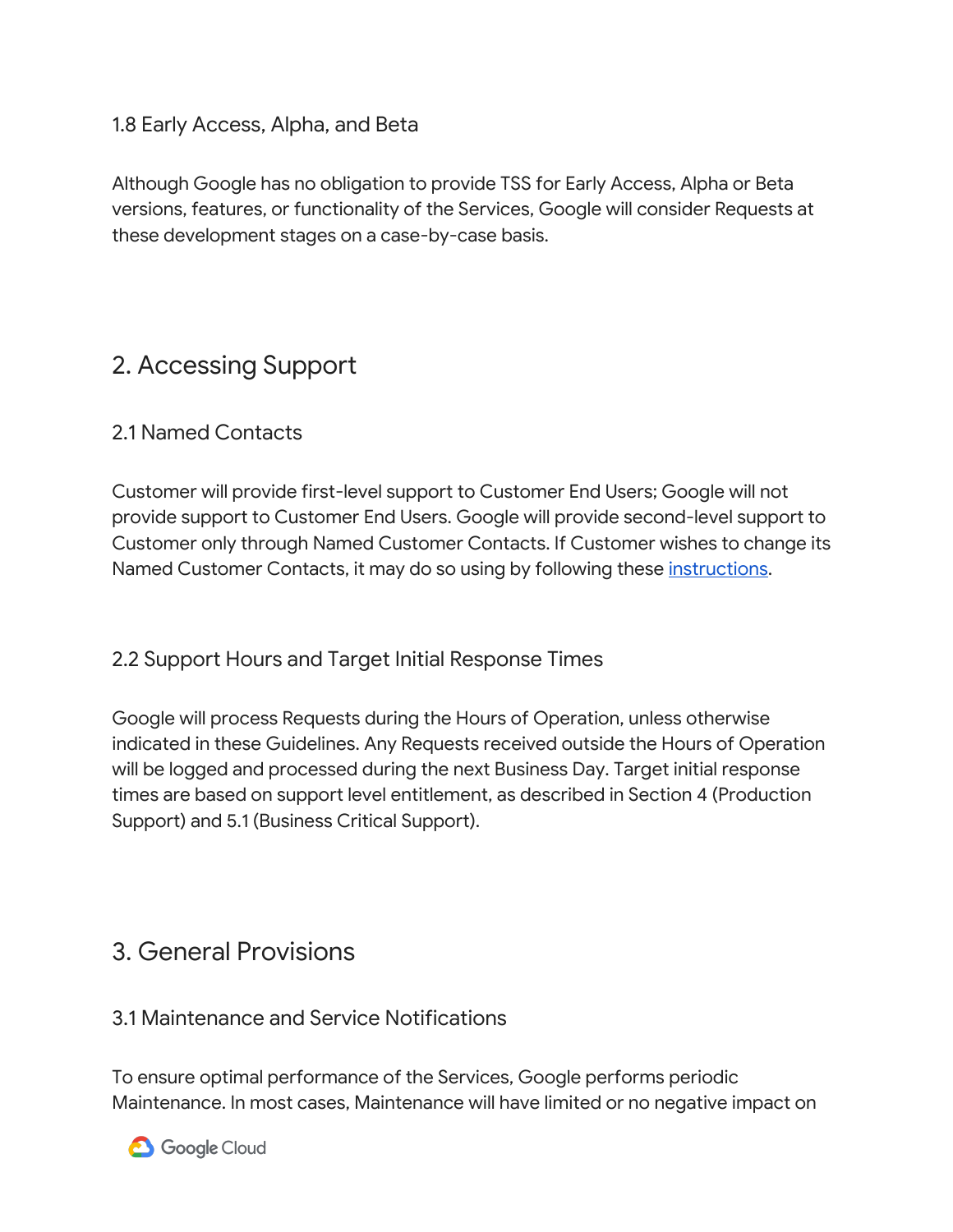the availability and functionality of the Services. If Google expects planned Maintenance to negatively affect the availability or functionality of the Services, Google will use commercially reasonable efforts to provide at least 7 days' advance notice of the Maintenance. In addition, Google may perform emergency unscheduled Maintenance at any time. If Google expects emergency unscheduled Maintenance to negatively affect the availability or functionality of the Services, Google will use commercially reasonable efforts to provide advance notice of such Maintenance. Google may provide any notice to Customer under this Section: (a) by sending an email to the Notification Email Address, or (b) through the Admin Console or Service Status Page at [https://status.apigee.com/.](https://status.apigee.com/) In this Section 3.1, "Notification Email Address" has the meaning given in the Agreement or, if no such meaning is given, means the email address(es) designated by Customer in the Admin Console, or in the Order Form or Ordering Document (as applicable), to receive certain notifications from Google.

### 3.2 Language Support Generally

Google will provide all support under these Guidelines in the English language.

### 3.3 Support Data Processing Activities

Google collects and processes Support Data for the purpose of providing TSS under these Guidelines and maintaining the Services.

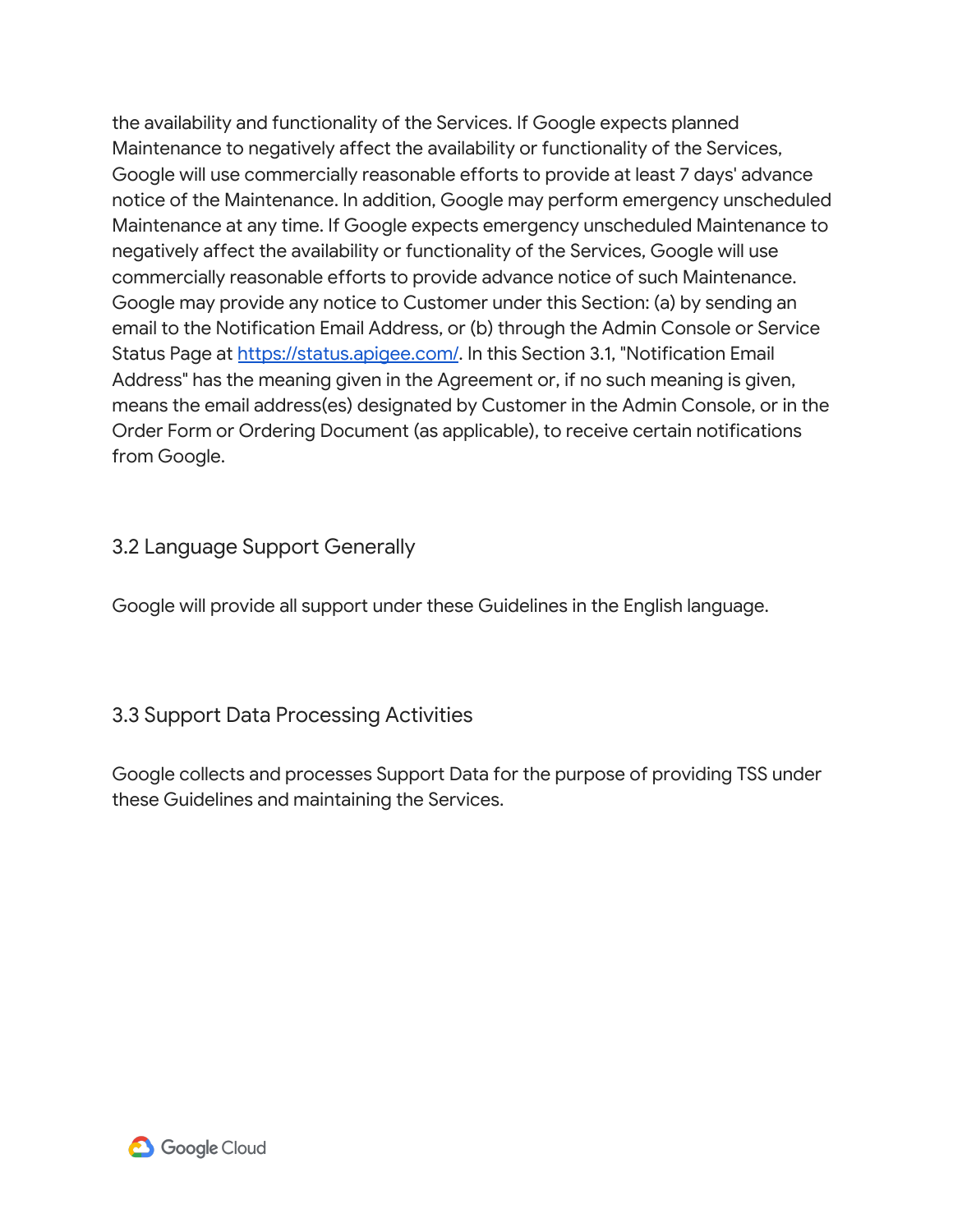## 4. Production Support

## 4.1 Offering

Production Support includes the following:

- (a) Automatic Services upgrades and Maintenance updates
- (b) Support for billing inquiries
- (c) Access to documentation, white papers, online best practices guides, and community forums.
- (d) Requests are accepted through the Apigee Support Portal for questions about Services functionality, best practices guidance on how to architect with the Services, and Services errors reports.
- (e) Google will respond to P1 Priority support Requests with a target initial response time of 1 hour 24 x 7.
- (f) Google will respond to P2 Requests with an initial target response time of 8 hours during the Hours of Operation.
- (g) Google will respond to P3 and P4 support Requests with an initial target response time of 24 hours during the Hours of Operation.

# 5. Enterprise Business-critical Support

## 5.1 Offering

Enterprise Business-critical Support includes all the items in Production Support plus the following:

- (a) Google will respond to P1 Requests with a target initial response time of fifteen minutes 24 x 7.
- (b) Google will respond to P2 Requests with a target initial response time of 4 hours during the Hours of Operation.
- (c) Google will respond to P3 and P4 Requests with an initial target response time of 24 hours during the Hours of Operation.

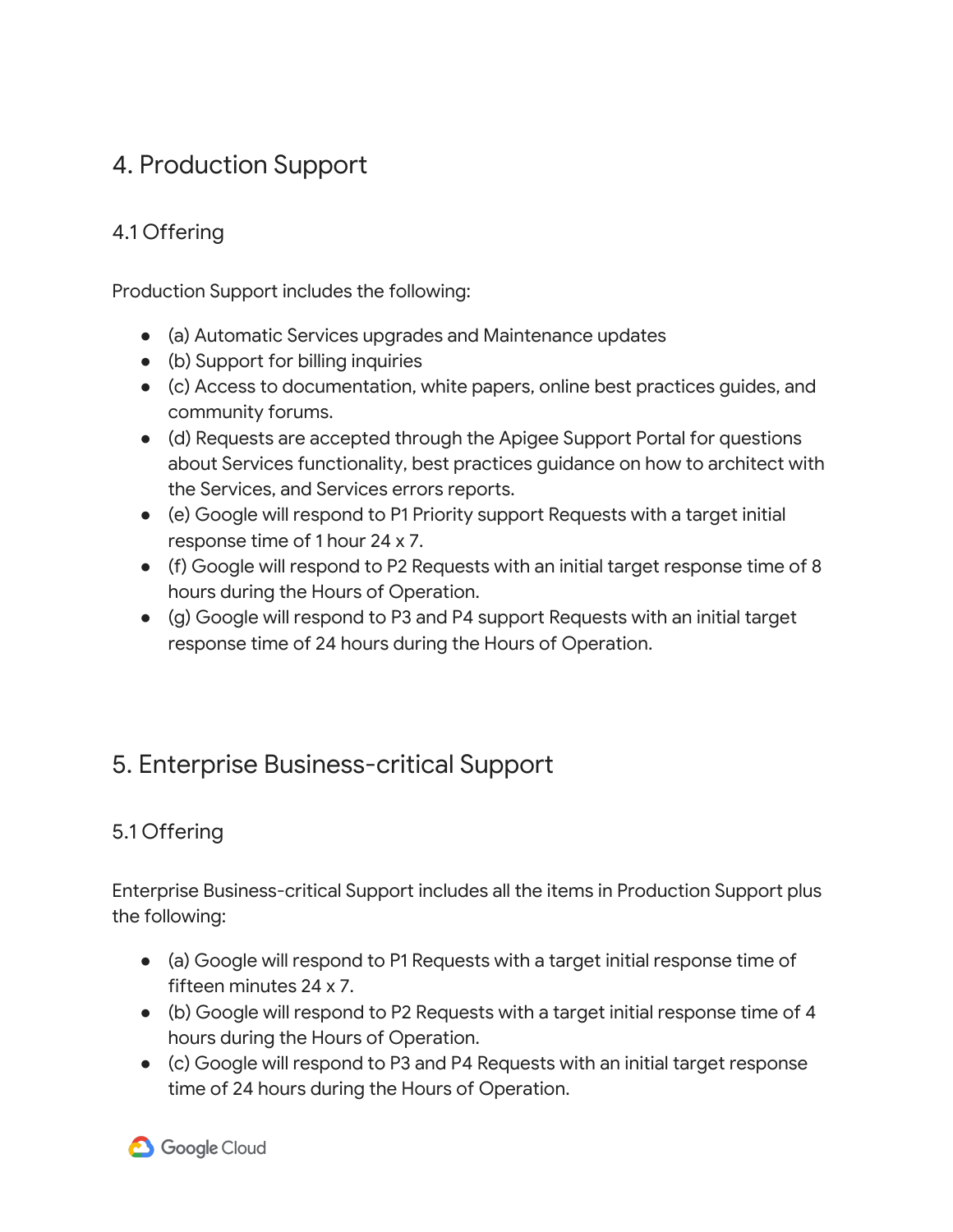# 6. Professional Services

Depending on the type, scope, and duration of any professional services requested (e.g., implementation, configuration, data migration, or other forms of technical assistance), additional fees and terms may apply.

# 7. Definitions

### 7.1 24 x 7

24 x 7 means twenty-four hours a day, seven days a week.

### 7.2 Business Day

Business Day means any day during the Hours of Operation.

### 7.3 Business Hours

When setting up their Support access, Customers will need to choose their Preferred Time Zone for Support. There are four options:

- (a) Business Hours in APAC means 08:00 Sydney to 17:00 Bangalore on Monday to Friday.
- (b) Business Hours in EMEA means 08:00 Riyadh to 17:00 Reykjavik on Monday to Friday.
- (c) Business Hours in US East means 08:00 Sao Paulo to 17:00 Chicago on Monday to Friday.
- (d) Business Hours in US West means 08:00 Denver to 17:00 San Francisco on Monday to Friday.

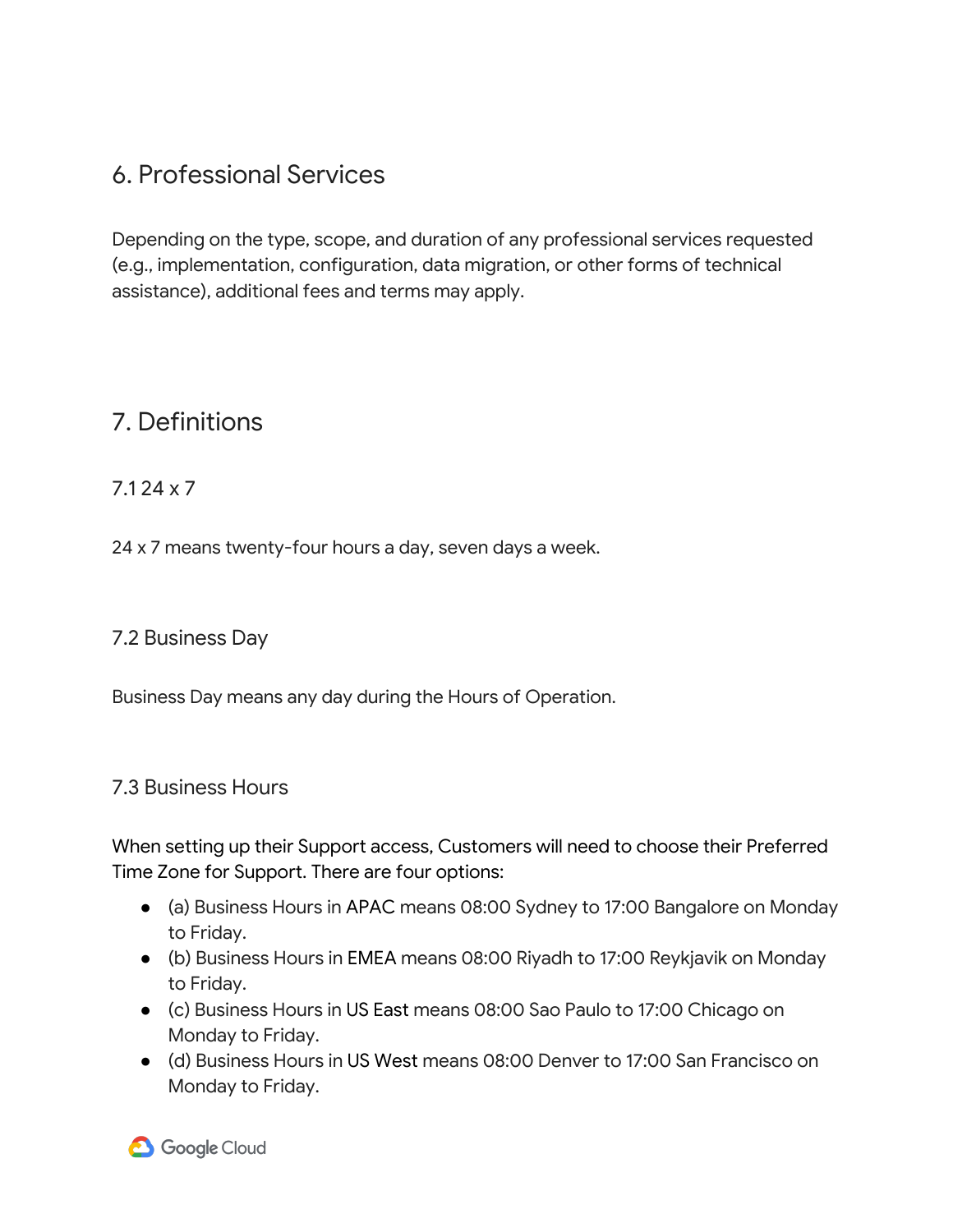### 7.4 Named Customer Contacts

Named Customer Contacts means individual Customer users who are designated by Customer as primary Support contacts and who are allowed to contact Google for technical support.

### 7.5 Enterprise Business Critical Support

Enterprise Business Critical Support means the technical support offering described in Section 5.

### 7.6 Feature Request

Feature Request means a Request to incorporate a new feature or enhance an existing feature of the Services that is currently not available as part of the existing Services.

### 7.7 Google Support Personnel

Google Support Personnel means the Google representatives responsible for handling Requests.

### 7.8 Hours of Operation

Hours of Operation means 08:00 on Monday to 17:00 on Friday, except for holidays, in local time for each region documented in Section 7.3.

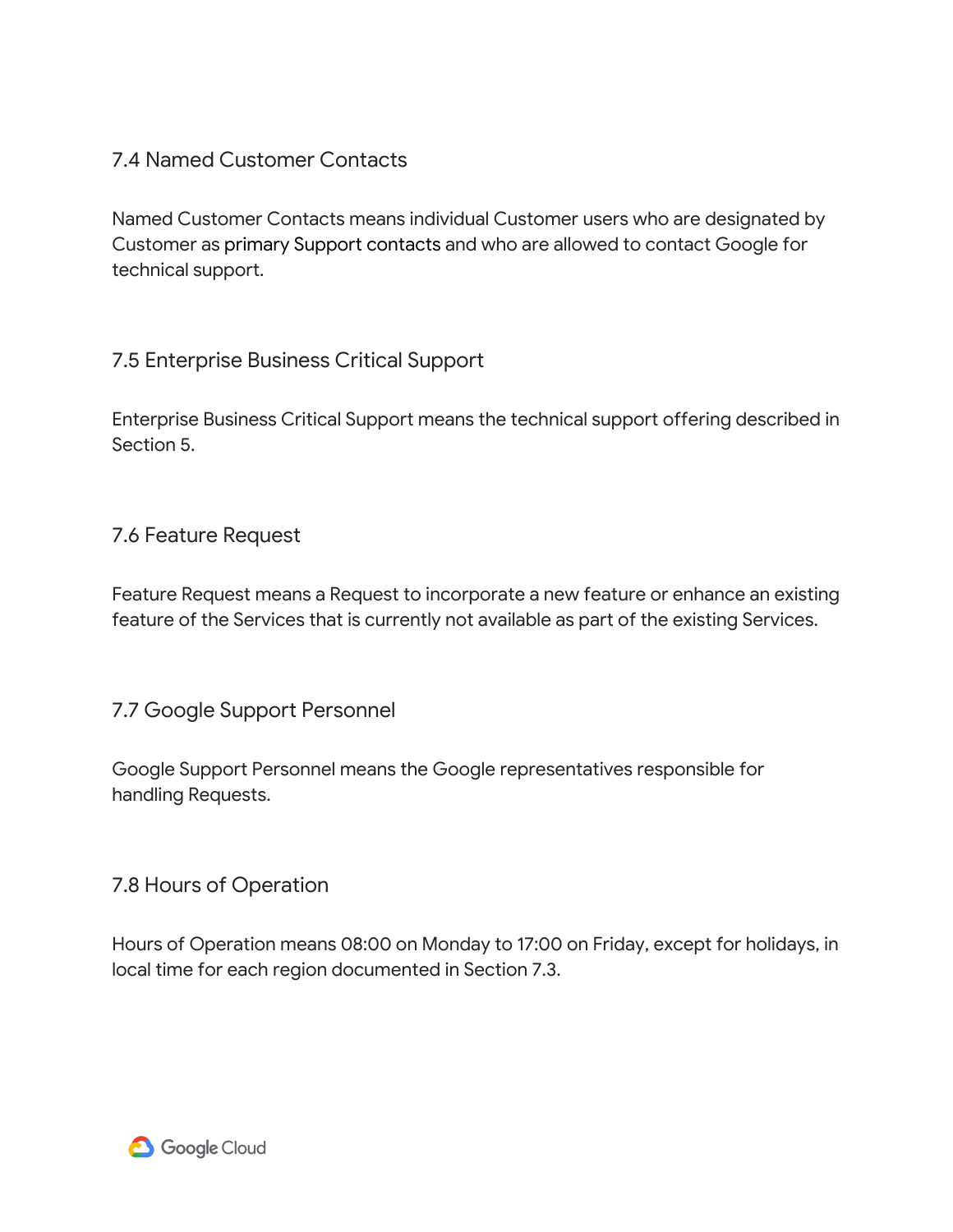#### 7.9 Holidays

Apigee holidays by support location:

- (a) US East and US West (12 days):
	- New Year's Day 1 day
	- Martin Luther King Day 1 day
	- Presidents Day 1 day
	- Memorial Day 1 day
	- o Independence Day 2 days
	- Labor Day 1 day
	- Thanksgiving 2 days
	- Christmas Day 2 days
	- New Year's Eve 1 day
- $\bullet$  (b) EMEA (8 days)
	- New Year's Day 1 days
	- Good Friday 1 day
	- Easter Monday 1 day
	- May Day Bank Holiday 1 day
	- Spring Bank Holiday 1 day
	- Summer Bank Holiday 1 day
	- Christmas Day 1 day
	- Boxing Day 1 day
- (c) Asia Pac (3 days)
	- New Year's Day 1 day
	- Labour / May Day 1 day
	- Christmas 1 day

### 7.10 Maintenance

Maintenance means maintenance work that is performed on hardware or software delivering the Services.

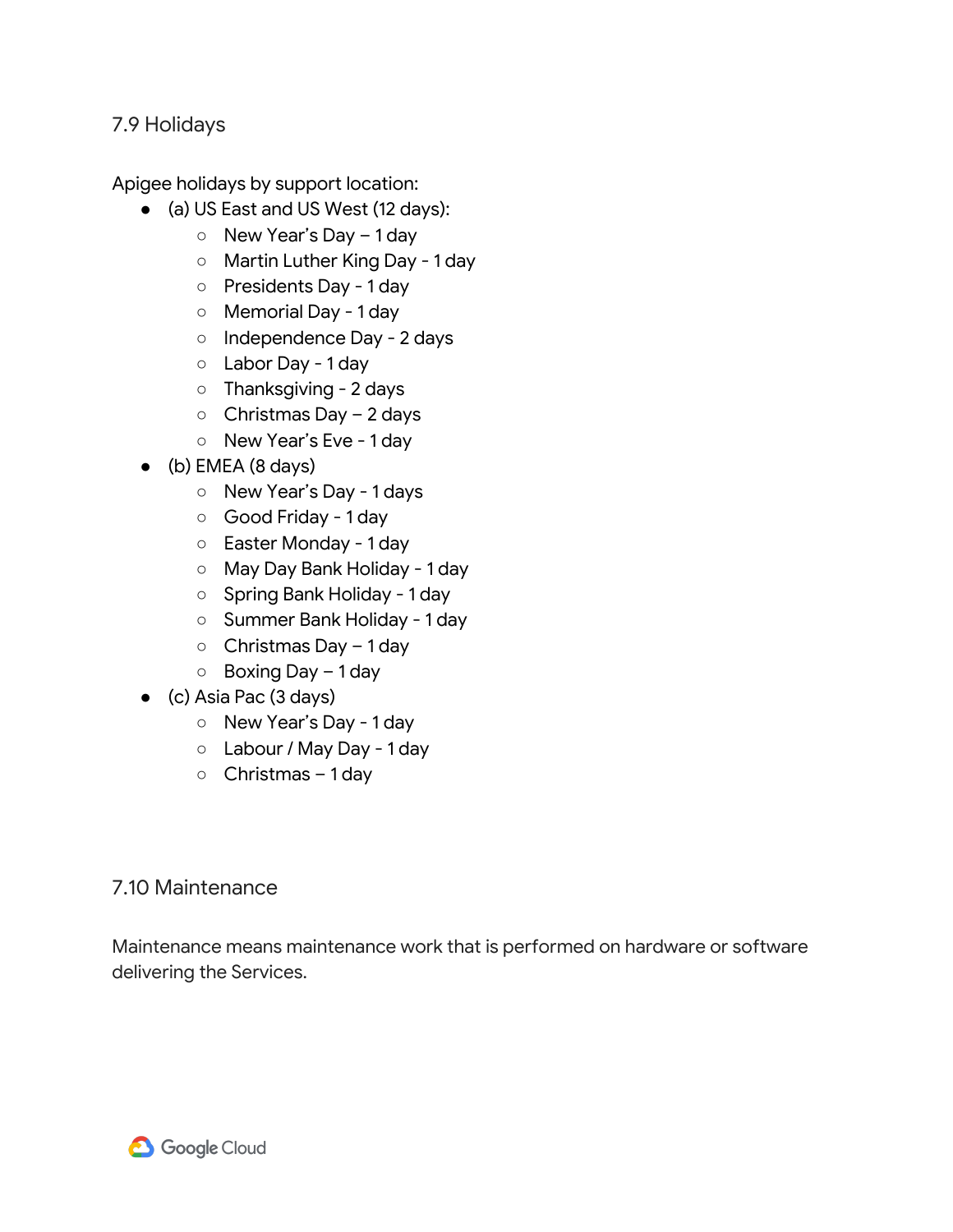### 7.11 P1

P1 means production API runtime traffic is severely impacted.

- You have had a substantial loss of service.
- Your business operations have been severely disrupted.
- No workaround is available.

### 7.12 P2

P2 means an issue that has significant user impact but production API runtime traffic is unaffected.

- Operations can continue in a restricted fashion.
- A project milestone is at risk.
- A temporary workaround is available.

### 7.13 P3

P3 means an issue that affects non-critical product functionality but production API runtime traffic is unaffected.

● A workaround is available.

### 7.14 P4

P4 means an enhancement request.

### 7.15 Priority

Priority means the level of impact a Request is having on Customer's operations and is used to establish initial target response times. Priority is established on a scale of P1 through P4.